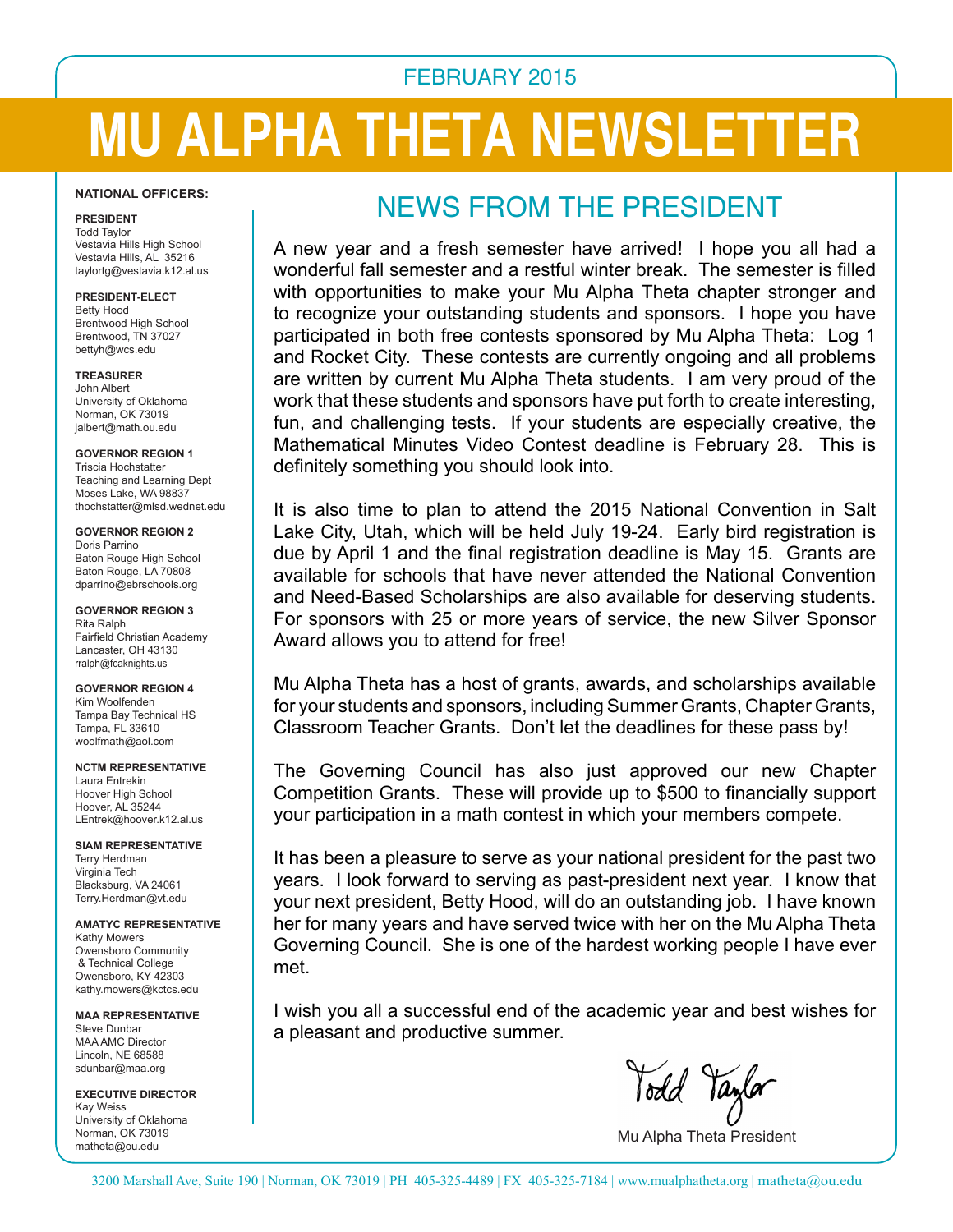# National Office News *from Kay Weiss*

 It has been a strange new year so far here at Mu Alpha Theta's National Office. As you know from our recent email, our website which is hosted by Network Solutions was hacked and our homepage stolen. What this currently means is that when you click on our homepage, you see how it looked on January 17, when it was moved from the Network Solution server. We cannot update the page until we rectify this situation. All other pages are live and still controlled by us. We are updating these regularly. When you click on a link on the homepage, it continues to connect to our updated pages back at Network Solutions. Why anyone would do this is beyond understanding. If you log into our database with your chapter ID and password, you end up on our firewalled, secure server here on campus. If you go from there to enter a credit card number, you are transferred to another ultrasecure server run by USAepay, a company like PayPal. The experts we have consulted do not think there is a way for the hackers to get anyone's private information or credit card numbers from our system. Also, we keep no private information. The only phone number or emails we keep are what has been entered by our teachers. Most of these are the school numbers or emails at the school. We never have a copy of any credit card number, nor are they stored or entered into our database.

We have spent countless hours on this issue since January. I have personally worked with numerous "experts", and am still trying to resolve this issue so we can get a website free of these outside hackers. Within the next few months, we will totally rebuild our website in more modern code and with a new look. Once launched it should be a big improvement, more secure, and easier to use.

If you feel uncomfortable using the website for now, feel free to email or fax orders to us. Email is preferred for lists of new members and their year of graduation. If you have a purchase order number or check number to pay for the order, just include that in the email. You are welcome to email orders and call with a credit card, if you wish.

**Please make note of our new Regional Sponsor Awards. We hope to celebrate the accomplishments of an outstanding sponsor from each of our four regions. Don't be shy submitting an application for an outstanding sponsor of a Mu Alpha Theta chapter or even nominating yourself. The award comes with \$1,000 cash award for the teacher and \$1,000 cash award to be used by the chapter for activities.** 

Read through the newsletter carefully. We offer much for your chapters and your members. Remind students that money is available for Summer Grants. Don't forget Scholarship and Award application due dates. Let us serve you and your students!!

Remember to order your honor cords in time to arrive before you need them. If you are submitting an order around your spring break, you might mention this to us in your order or email so we don't send a package before you are back at school.

## **UPCOMING DATES**

**Feb 1-28:** Log1 Contest Round 3 **Feb 9-20:** RCML Round 2 **Feb 28:** Math Minutes Contest Deadline **March 1: Postmark Deadline for** Kalin Award application Andree Award application Rubin Award application Scholarships application **March 9-20:** RCML Round 3 **March 10:** Chapter Vote for Article VII **March 15:** *Regional Sponsor of the Year Award*

**2**

Thank you for all you do for the students. I will let you know when all is secure on our website or you will know when you see the updated site launched.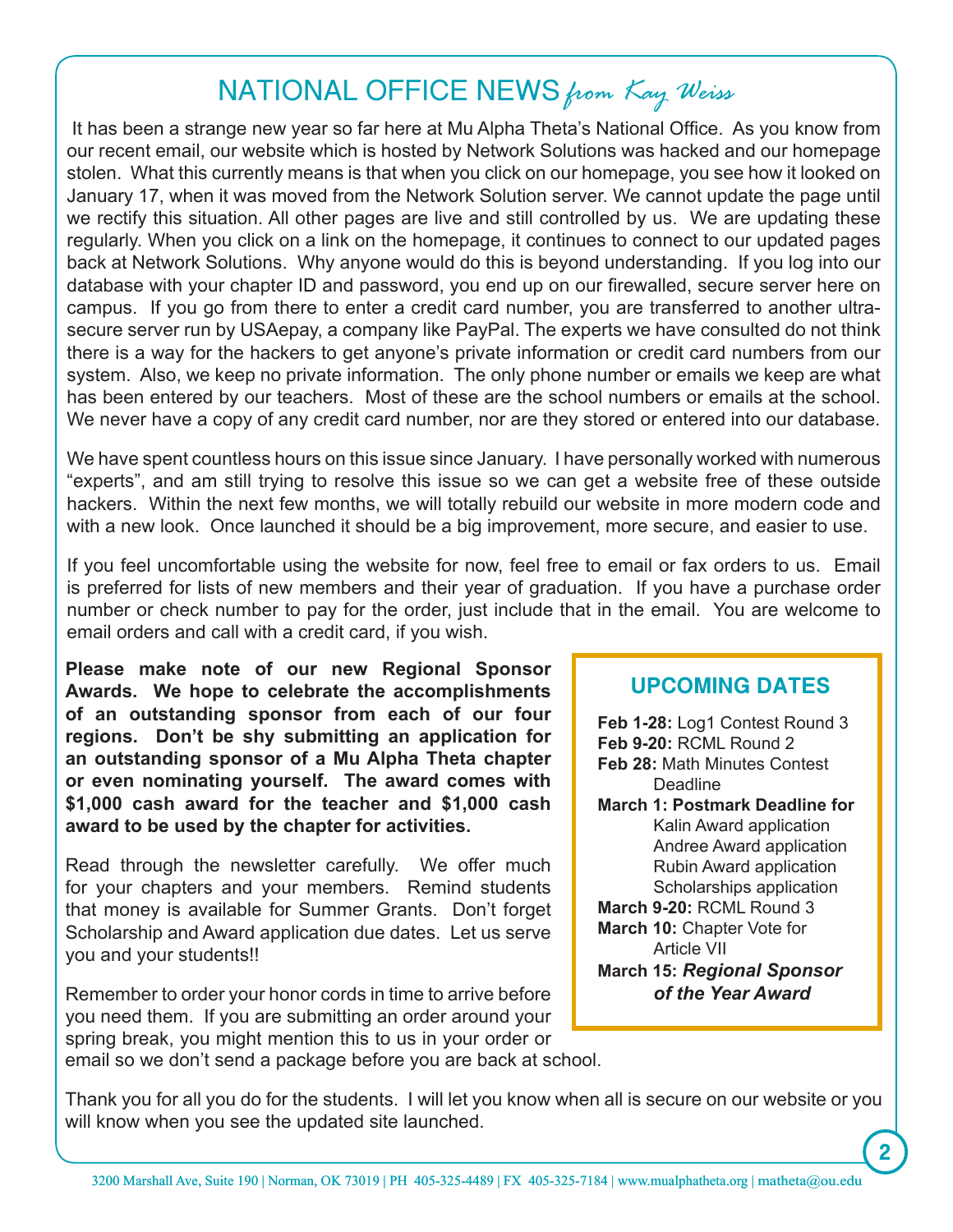# SALT LAKE CITY NATIONAL CONVENTION



The 45<sup>th</sup> Annual Mu Alpha Theta National Convention will be held July 19-24, 2015 in Salt Lake City at the University of Utah. The convention will include an outing to Snowbird.

Before April 1: \$500 Early Registration After April 1: \$550 Regular Registration

Sponsors requesting single rooms will need to pay an additional \$270. All registration must be postmarked **by May 15th**. Visit www.mualphatheta.org > National Convention for more information!

## STUDY BUDDY CONVENTION GRANT

Study Buddy is proud to announce the fifth annual Mu Alpha Theta Convention Grant. NSTEP will provide up to \$2,000 to cover costs to attend the Mu Alpha Theta National Convention in Salt Lake City, UT for three students and their teacher sponsor from one school. All chapters participating in Study Buddy are eligible to compete for this grant. Schools are encouraged to sign up for Study Buddy at any point during the school year. Please inform NSTEP of your interest in attending under the Convention Grant in order to be considered. NSTEP welcomes inquiries from both teachers and students.

The winning school will be invited by Study Buddy to attend the National Convention on the grant by March 1st.

Please email gmartin@studybuddyhelp.org with questions about how you can integrate Study Buddy into your classroom!

## Need-Based CONVENTION ScholarshipS

Mu Alpha Theta will award up to 50 Need-Based Convention Scholarships for this summer's convention. The sponsor of each high school chapter attending the National Convention may nominate up to two Mu Alpha Theta members for this scholarship. Each award will provide free registration for a member in good standing and up to \$300 of the student's travel expenses to be reimbursed after arriving in Salt Lake City. The intent of the Need-Based Convention Scholarship is to allow members with financial need the opportunity to attend a National Convention with their chapter.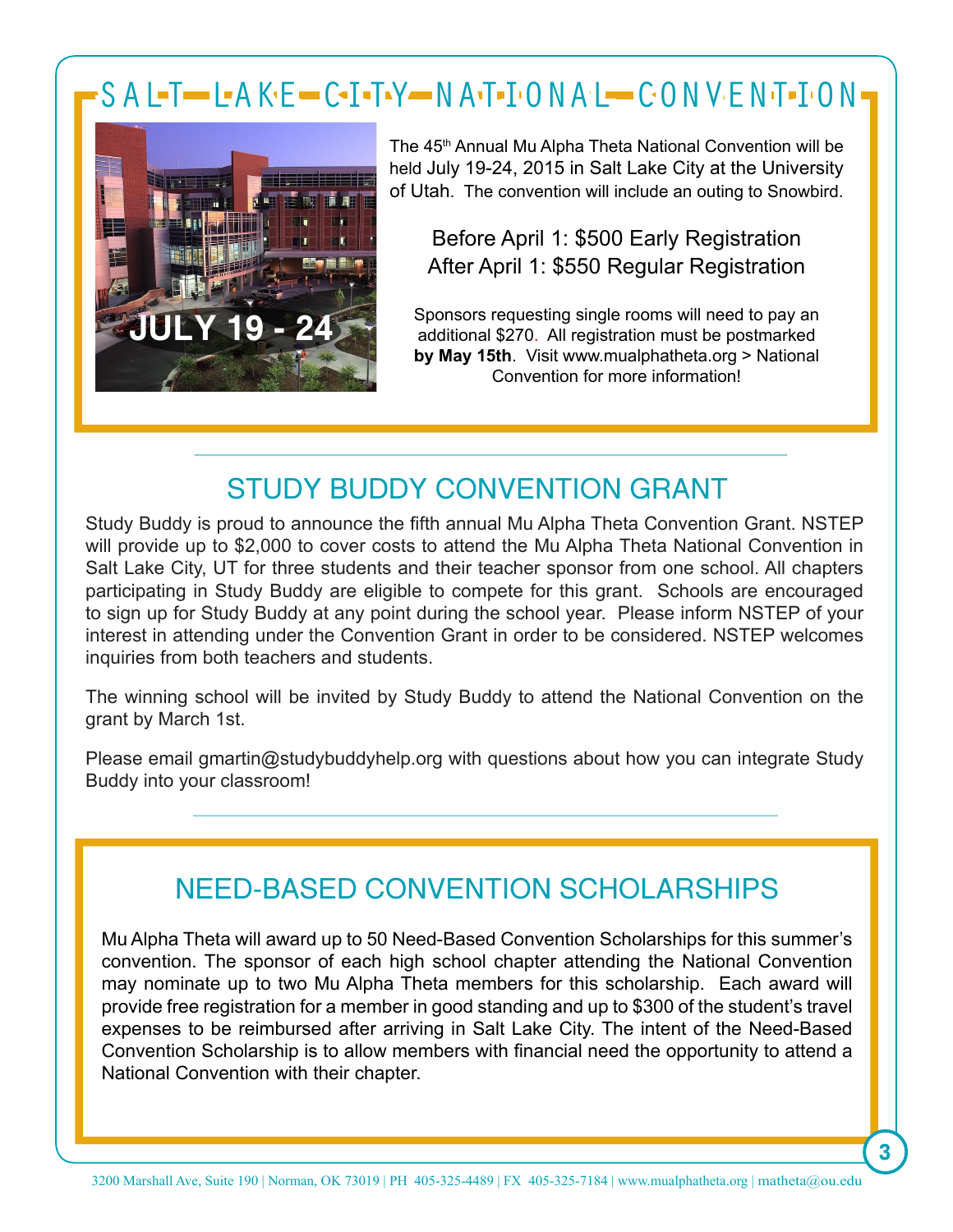# *New!* rEgional Sponsor of the year awards

Mu Alpha Theta established this award to honor outstanding sponsors of Mu Alpha Theta chapters which may not have attended the National Convention. Each year the Regional Sponsor of the Year Award will honor a current sponsor from each region who has labored tirelessly and made significant contributions to Mu Alpha Theta. To be nominated, the individual must have served as a Mu Alpha Theta sponsor for at least five years, they may not currently be a member of the Mu Alpha Theta Governing Council.

#### **The award includes a \$1,000 cash award to the winner from each region and an award of \$1,000 to the sponsor's chapter.**

The Regional Governors will comprise the selection committee to choose the winners of the awards. Their decision will be announced no later than April 15 and an article about the winners will appear in the May Mu Alpha Theta newsletter.

Sponsors may win at most one of the following in the same calendar year:

- a) A Regional Sponsor of the Year Award
- b) The Sister Scholastica Award
- c) The Huneke Award

No sponsor may win the Regional Sponsor of the Year Award more than once in a 10 year period.

#### **How To Nominate A Sponsor**

Nominations should be made by a coworker, administrator, or other Mu Alpha Theta sponsor. Sponsors may also self-nominate. Please fill out the Nomination Form and include the Nominee Information Form. The Nominee Information Form should be filled out by the person being nominated. Both forms should be sent together with three recommendation letters, at most one from a current student. Other letters may be from co-workers, administrators, former students, or Mu Alpha Theta colleagues.

All nomination materials must be postmarked no later than **March 15th** and mailed to:

**Mu Alpha Theta Regional Sponsor of the Year Award c/o University of Oklahoma 3200 Marshall Ave, Suite 190 Norman, OK 73019**

## *New GRANT!* CHAPTER COMPETITION GRANT

Mu Alpha Theta is offering grants of up to \$500 per active chapter to help pay entrance fees or expenses associated with a math competition in which the chapter members wish to compete. The grant may not be used for the Mu Alpha Theta National Convention. Funds are available on a first come/first serve basis until our budget for these grants is depleted. There is no deadline for the application, but once funds are gone, further grants will not be possible for the remainder of that fiscal year. Please, do not hesitate to contact the National Office for additional information about this exciting new grant opportunity!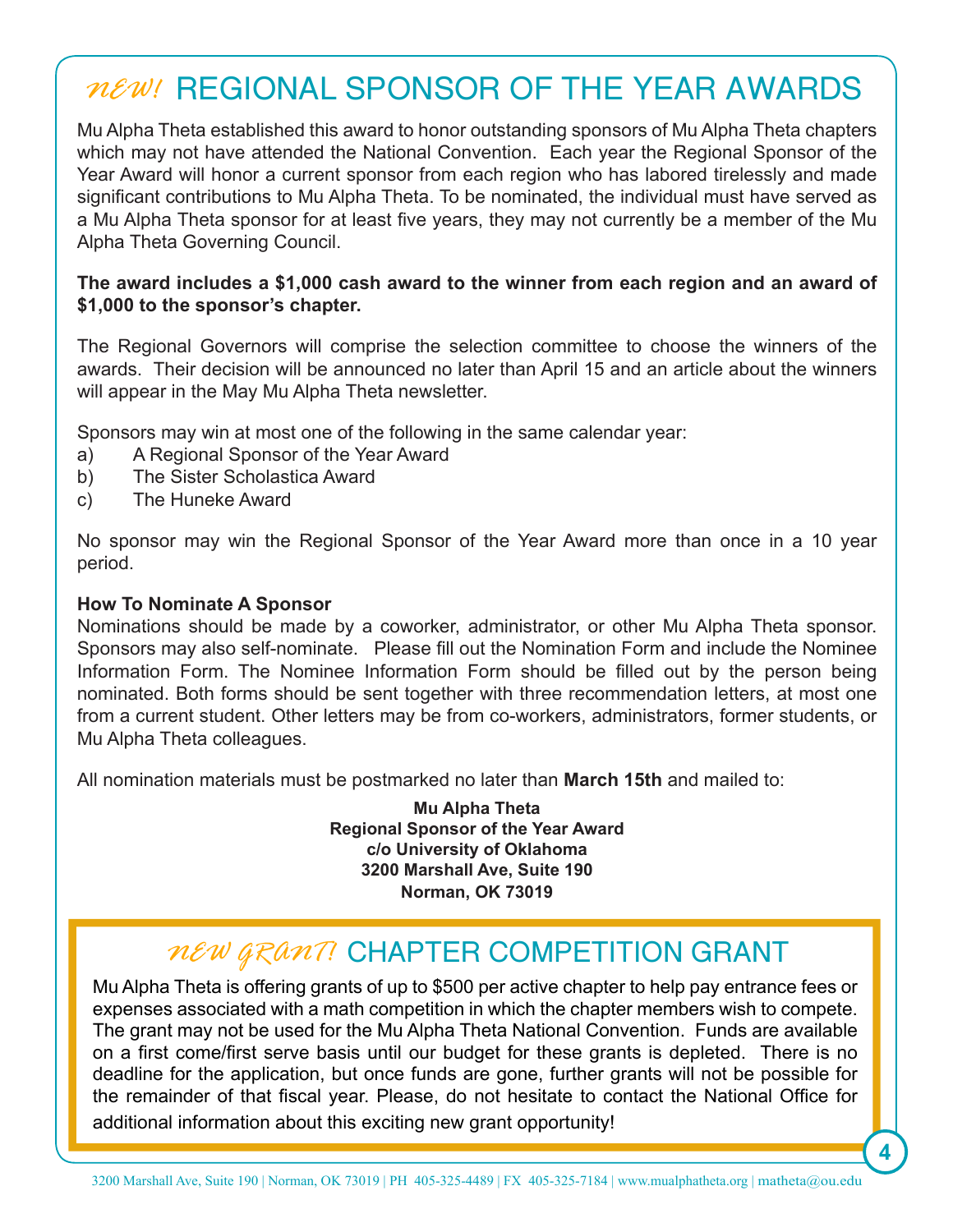## Chapter vote needed for Constitutional change

Below you will find a new article to be added to our National Constitution. State Mu Alpha Theta organizations serve our members with regional and state math competitions. While our *Sponsor's Handbook* has always listed guidelines for states forming these organizations, the National Constitution has had no rules or regulations legally establishing the relationship between these organizations and the National Mu Alpha Theta. At this time, the Governing Council feels it is appropriate to add such rules to establish that these organizations are financially independent of the National Mu Alpha Theta. They will also ensure the National Office has yearly contact with each organization.

Each active chapter of Mu Alpha Theta has one vote. Please read the article below and send a **FOR** or **AGAINST** vote by email to **matheta@ou.edu** by **March 10th**. Please include the name of your school, city and state, and your chapter ID number with your vote.

For questions or comments about the article, please email Kay Weiss at matheta@ou.edu.

#### ADDITIONAL ARTICLE TO BE ADDED TO OUR NATIONAL CONSTITUTION:

Article VII – State/Regional Affiliates

(1) Local chapters may organize state or regional affiliates in order to sponsor events for chapter members and schools at a state or regional level.

(2) Any state or regional affiliate must receive permission to use the Mu Alpha Theta name and logo prior to doing so. A written application form must be submitted and approved by the Governing Council to obtain this permission. The application should include the affiliate's Constitution and/or by-laws.

(3) No state or regional affiliate shall, in any way, supersede local chapter authority as delegated and defined in this Constitution.

(4) Any state or regional affiliate shall prepare by-laws or a Constitution that conforms to all official documents prepared by the National Mu Alpha Theta.

(5) Any state or regional affiliate which charges dues for student members is responsible for ensuring that they are current members of Mu Alpha Theta in a Mu Alpha Theta chapter that is active as defined by this Constitution.

(6) Any state or regional affiliate that collects funds from members or others during the year must keep accurate financial records, available for review by the public. Where appropriate, the affiliate should have a government tax identification number, provide proper tax forms to anyone paid more than \$600 during the year, and file all appropriate tax forms with the IRS, including a yearly 990 tax form.

(7) Affiliate funds should be used to support state or regional activities in line with the mission of Mu Alpha Theta, provide student or chapter scholarships or grants, and not be used to enrich any individual or specific school. Affiliates may have paid employees that serve the organization, however.

(8) Mu Alpha Theta will not provide any financial oversight to any affiliate and will not be legally responsible for any activities or liabilities incurred.

(9) Any state or regional affiliate shall provide a yearly report to the Governing Council to be presented at the July meeting, including any changes to their Constitution or by-laws. The report shall be submitted to the National Office or to their Regional Governor approximately two weeks prior to the July meeting.

(10) Affiliates shall designate a person within their organization as a liaison with the National Office.

(11) The Governing Council reserves the right to withdraw an affiliate's approval to use the Mu Alpha Theta name or logo should it violate any of these rules, or state or federal law.

 **5**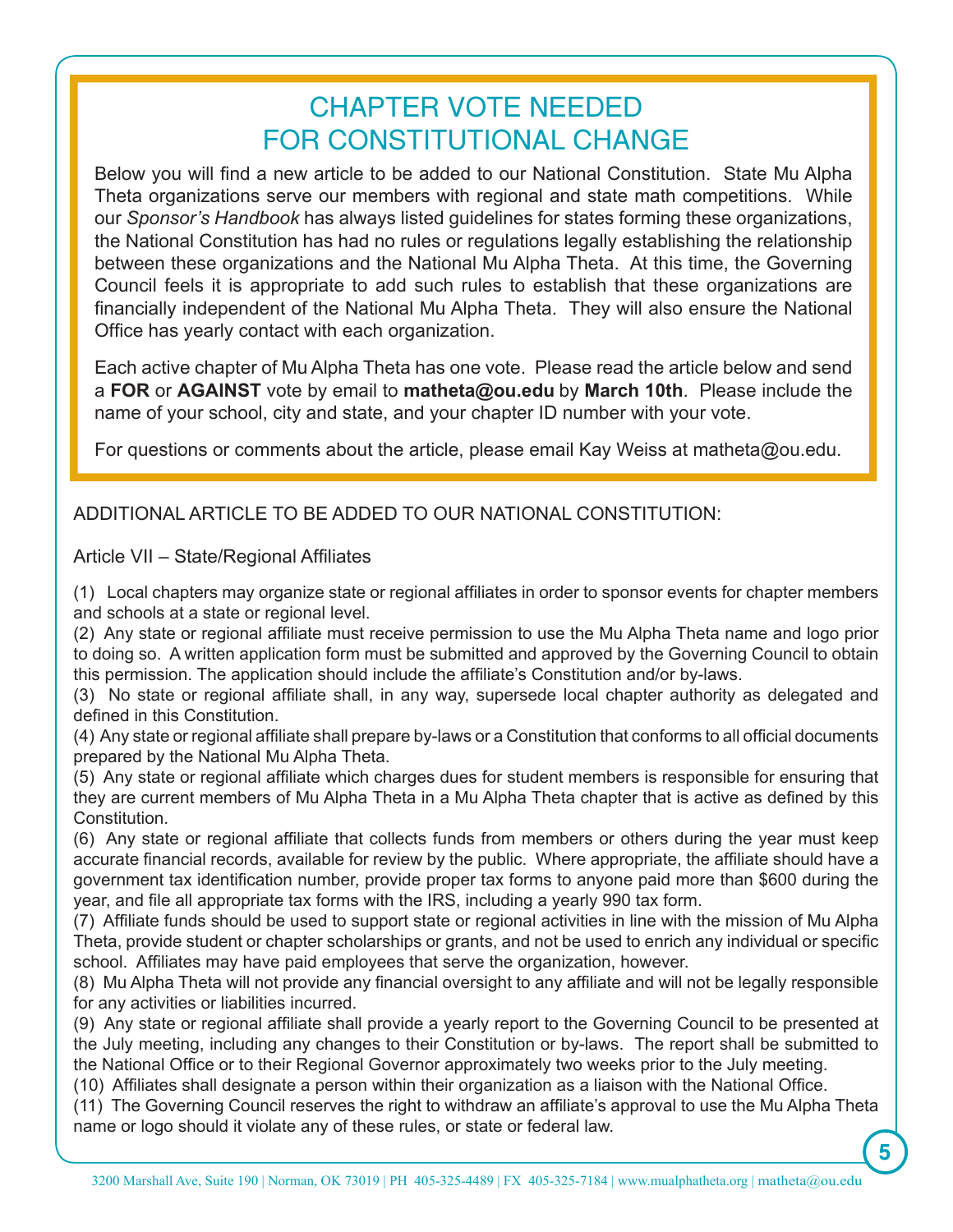# **Students**

## MESSAGE FROM YOUR STUDENT DELEGATE PRESIDENT

#### National Student DELEGATE OFFICERS:

#### **PRESIDENT**

Nicolas Peña Region IV Western High School Davie, FL nicpena@rocketmail.com

Vice President Lin Lin Pan Region III Vestavia Hills High School Vestavia Hills, AL linlinpandaa@gmail.com

#### Secretary/Treasurer

Blake Tillman Region II Bolton High School Alexandria, LA btilm305@gmail.com

#### **PARLIAMENTARIAN**

Maritza Armstrong Region I Moses Lake High School Moses Lake, WA onechocolate@gmail.com Hello everybody :)

As a freshman entering Mu Alpha Theta, I never thought this year would come but alas, 2015 is here. While this does mean that mine and many others' Mu Alpha Theta careers will be coming to a close, we still have an entire season ahead! Like every year, we will be topping it off with the long-awaited National Convention in the summer.

This July, the National Convention will be held in Salt Lake City, Utah, a location it has never been held in before. (The first convention took place in 1970, that's before air hockey!) We have the epic Snowbird excursion to look forward to an exhilarating combination of various mountain-related activities, including the Alpine Slider and Mountain Coaster. I'm looking forward to beautiful scenery, wonderful weather, a new adventure, and most of all, seeing all of your faces again.

While I do encourage you to try your best in competing, always remember to make as many friends as you can and cherish your time with them. The convention ends, but the memories last a lifetime. Math brings us together, but our friendships will keep us together.

I really hope to see you out there this summer! The two National Conventions I attended were the best two weeks of my life. Feel free to come join our Student Delegate meetings, where we discuss ideas for improving the organization and the convention. Each school in attendance can send one or two delegates to officially represent their school, although all are welcome to participate.

Before wrapping this up, I would like to remind my fellows seniors and two-year college students that Mu Alpha Theta offers multiple four-figure

\$cholar\$hip\$. Each chapter can submit up to two applications, so give it your best! Details are available on mualphatheta.org.

I also encourage your school to participate in Mathematical Minutes, a fun contest where members create entertaining and educational math videos. Information and previous entries can also be found on the national website. If you haven't seen 2014's winner "The Love Imaginary," fix that!

Once again, if you have any ideas, comments, questions, or concerns, you can fill out a dispute form and leave it in the collection box. (Just kidding, email me at nicpena@rocketmail.com!)

2015 is here, along with the best MAΘ season yet. :D See you real soon!

Nicolas Peña

Student Delegate President

*For more information about the Mu Alpha Theta Student Delegate Assembly, see the About Us section of our website and click on Officers > Student Delegate Officers.*

**6**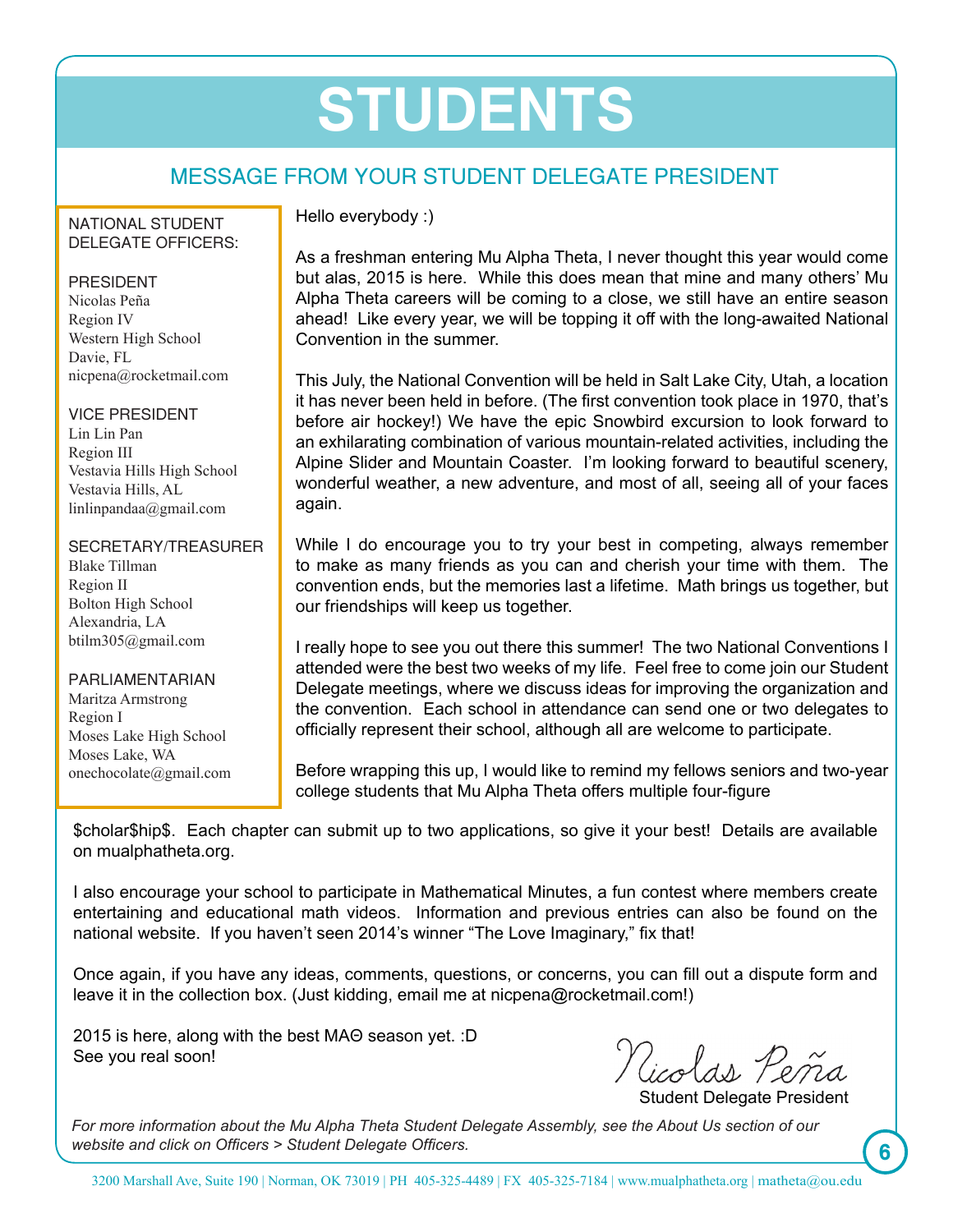## math minutes Video Contest

The Mathematical Minutes Video Contest wants you to create educational and entertaining math videos. Get together with a few friends from your chapter, pick a math topic, and create a fun, informative, two to five minute video!

All submissions are **due by February 28, 2015 at midnight EST**. Complete the submission form found online and email the form to the National Office at matheta@ou.edu.

Schools are allowed no more than three submissions. Only the top submission per school is eligible for prize awards. Eight videos will be chosen by March 31, 2015 for the final round of judging. Chapters will vote to rank the top eight videos. Up to \$3,000 will be available to be split amongst the entries by quality. Final award amounts will be determined by these votes, along with input from the Governing Council.

**The Salt Lake City National Convention plans to award INTERSCHOOL points for any qualified videos submitted.**

## Mu Alpha Theta scholarships

Each year, Mu Alpha Theta and its Educational Foundation award multiple \$4,000 scholarships to members. The scholarships may be used within the first 18 months after the date the scholarship is awarded. Any graduating high school senior or two-year college student who is an active member of a current Mu Alpha Theta chapter is eligible. Each chapter may submit applications for up to two members. It is up to the chapter sponsor to determine what names to submit, if more than two students wish to apply.

**Applications have a postmark deadline of March 1st.** Due to issues with our website, please email the National Office at matheta@ou.edu if you need a scholarship application.

Three \$5,000 scholarships will be awarded: the Mary Rhein Memorial Scholarship, the Sallie Scudder Memorial Scholarship, and the Paul R. Goodey Scholarship. The latter scholarship is our newest scholarship named in honor of Dr. Paul R. Goodey, former Secretary-Treasurer of Mu Alpha Theta. The recipient of this scholarship will be a student who has participated in a mathematics related research project while a member of Mu Alpha Theta.

## summer math program/research grant

The Summer Math Program/Research Grants are available to Mu Alpha Theta members who have been a member since, at least, the semester prior to the application. To be considered for the grant, the member's chapter must have been active during the previous twelve months. Grants may be requested for up to \$2,000 per student. A member may apply more than once, but will be awarded no more than \$4,000 in total. Grant money may be used to pay tuition or fees, room and board, or travel expenses for a summer math program at, or sponsored by, an accredited school or university. Money will also be granted to reimburse expenses for doing research in mathematics or applied mathematics.